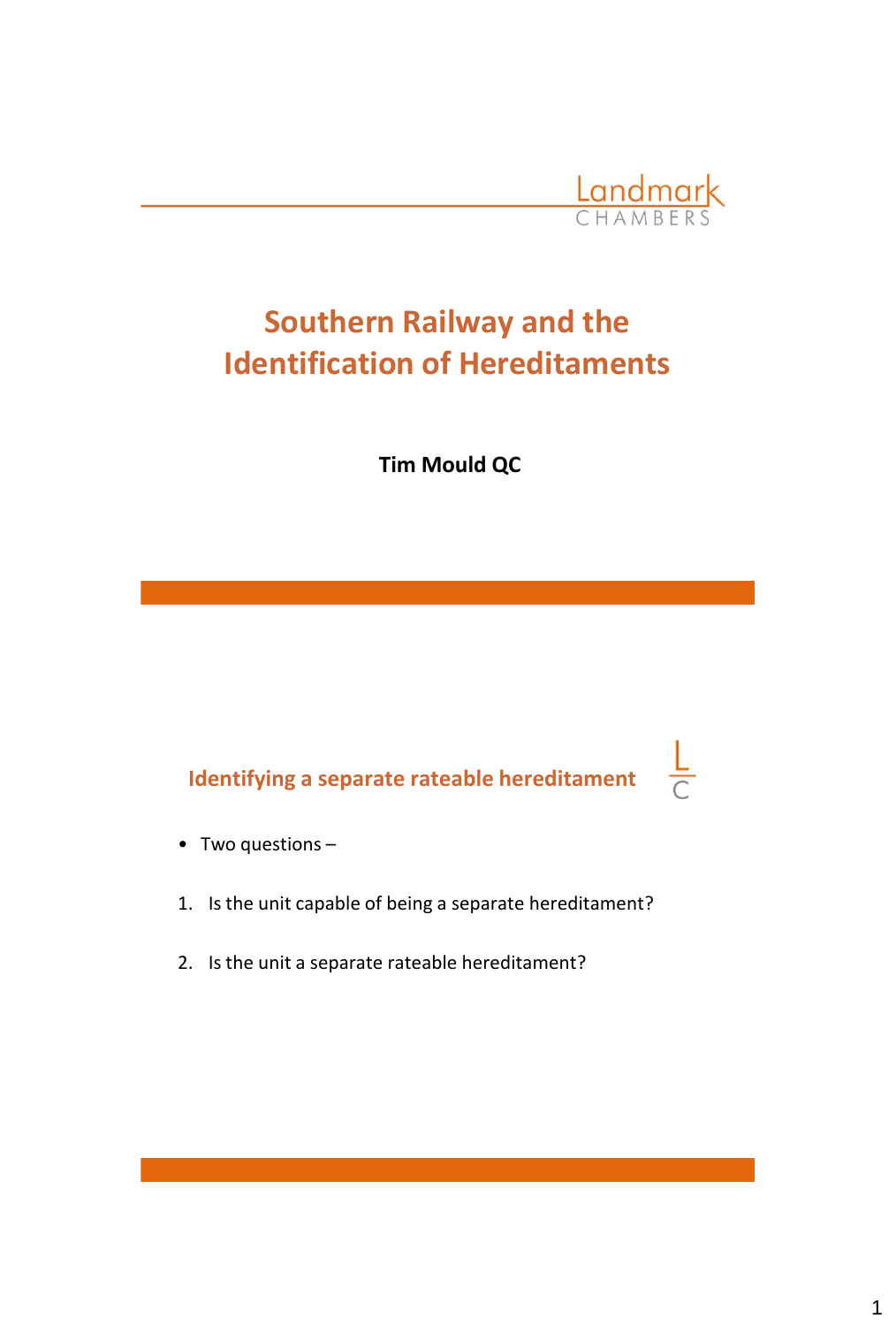#### **The nature of the tax**

 $\frac{L}{C}$ 

- A tax on property, not a tax on persons or businesses
- Lands and heritages are physical subjects
- The geographical test recognises that
- The primary test is geographical, based on visual and cartographic unity: Woolway (VO) v Mazars LLP [2015] UKSC 53

 **First question - relevance of use and occupation**

Considered by –

SLT in Assessor for Lanarkshire v Clydesdale Bank plc [2005] RA 1

UT(LC) in Sainsburys and others v Sykes and others (VOs) [2017] UKUT 0138 (LC)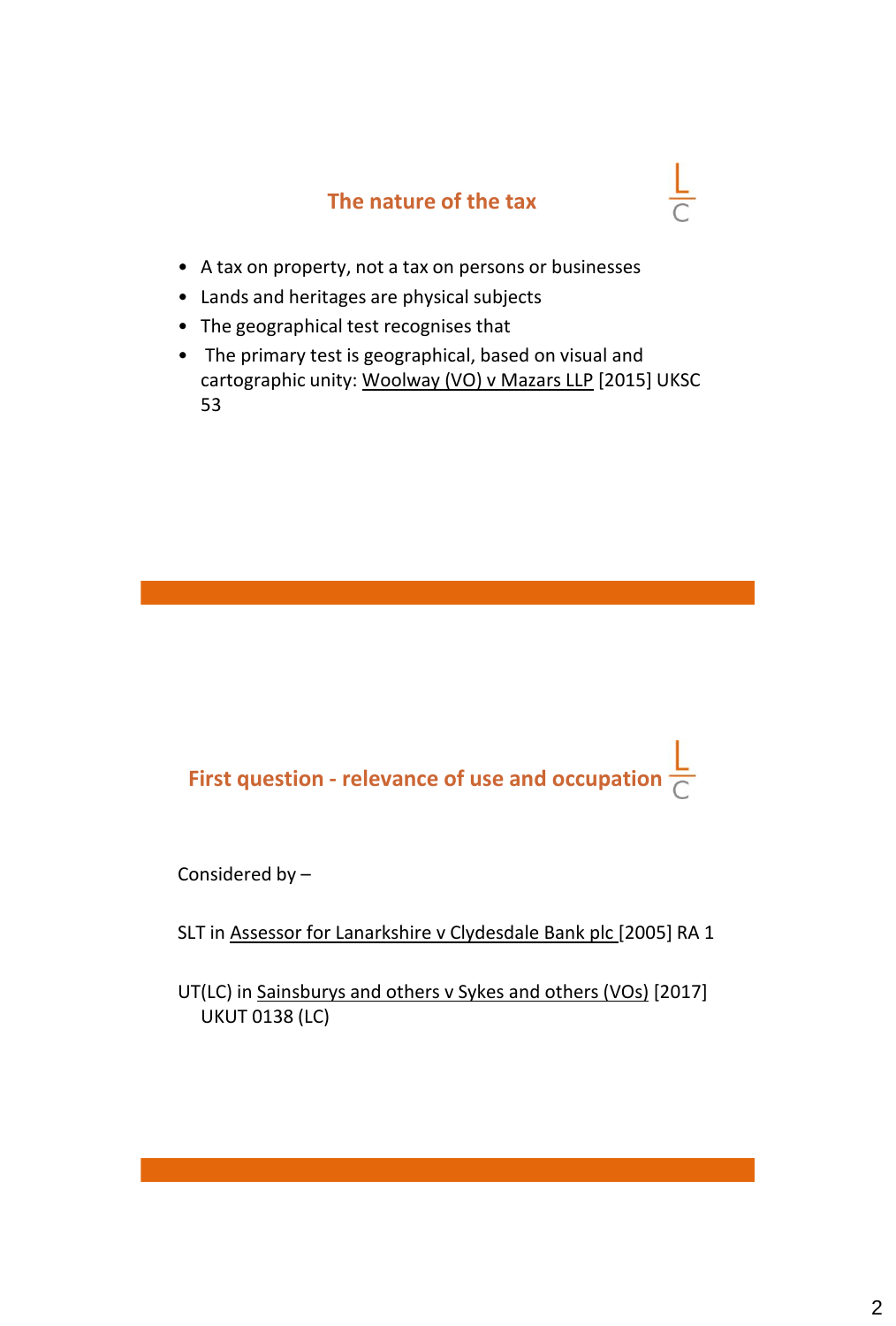#### **Clydesdale Bank**

- ATMs installed in convenience stores
- Assessor's argument –

A particular part of the floor can be identified. The floor is land and heritages. It has been given over to a particular use for a substantial period of time.

• Rejected by SLT and unsound as it

*does not take account of the inter-related questions of use and identity. The process of creating heritable units by reference to use inevitably makes that use the dominant characteristic of occupation.* 

#### **Upper Tribunal (Lands Chamber)**

• In the context of ATMs it is only in the decision of the Lands Tribunal for Scotland in *Clydesdale* that the applicability of dicta in *Southern Railway* concerning concurrent occupation of self-contained buildings and structures rateable in their own right was considered. The Tribunal's point, with which we agree, was that the very different context of hereditaments comprising the sites of non-rateable machinery, capable of being moved around the shop floor, required a different approach. **The existence of separate hereditaments should not be assumed where no independently identifiable unit could be recognised without considering the nature of the occupancy.**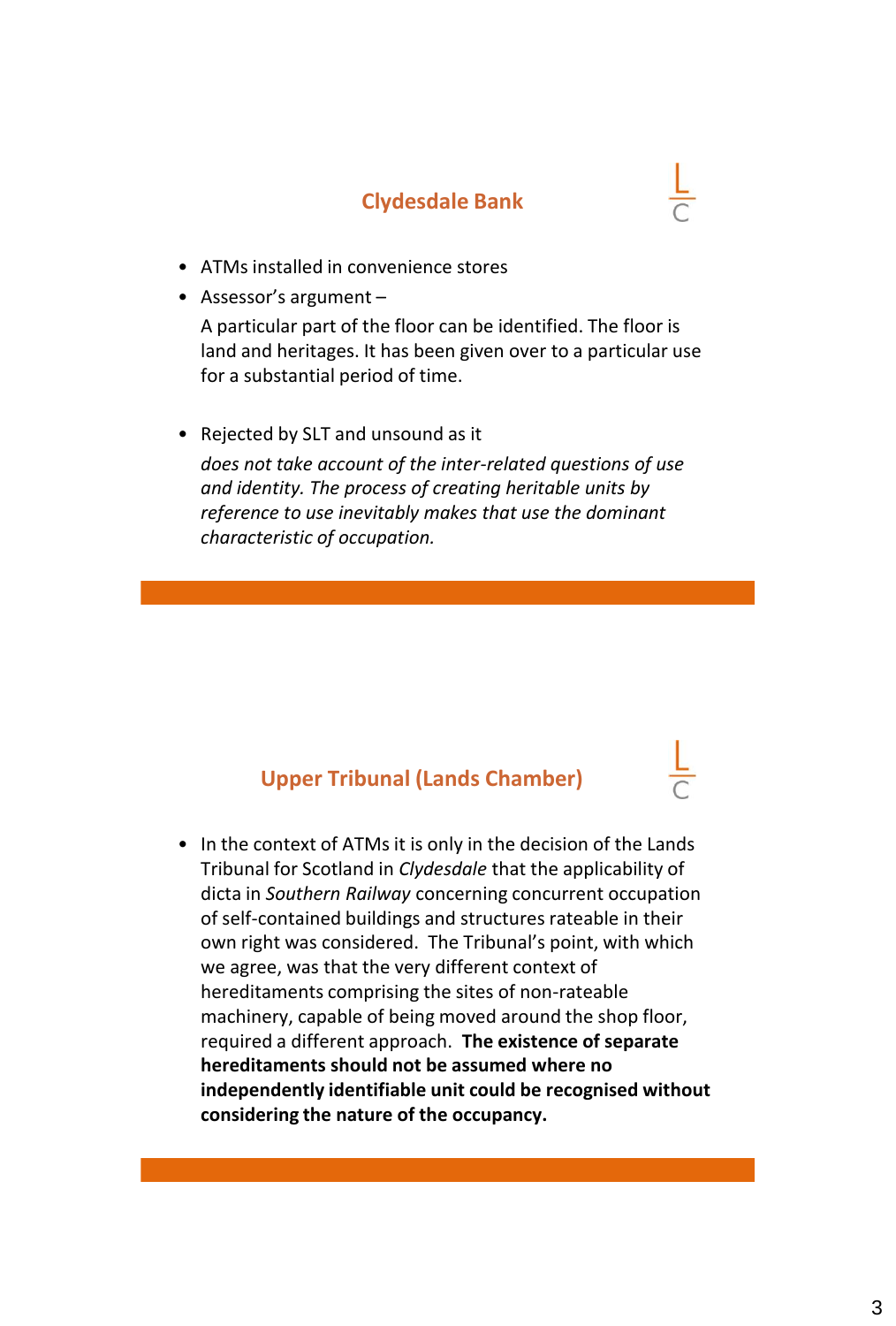### **Approach of UT(LC) to first question**

- Follow the geographical principle
- Is there anything to identify a unit of property BEFORE the machine is installed?
- Has the site been designed or adapted for the purpose of installing the machine?
- What are the site's identifiable physical characteristics?
- Has the site been fixed by agreement?
- Has a right been granted to occupy that particular site for the purpose of installing and operating the machine?

#### **UT(LC) – approach in practice**

- Clear distinction between –
- (i) Indistinguishable shop floor space occupied by free standing machine – not capable of being separate rateable hereditament; and
- (ii) Site within store which has been designed or adapted for the specific purpose of accommodation the machine – capable of being a separate rateable hereditament.
- UT(LC) that distinction is practical and appropriate to a tax on property.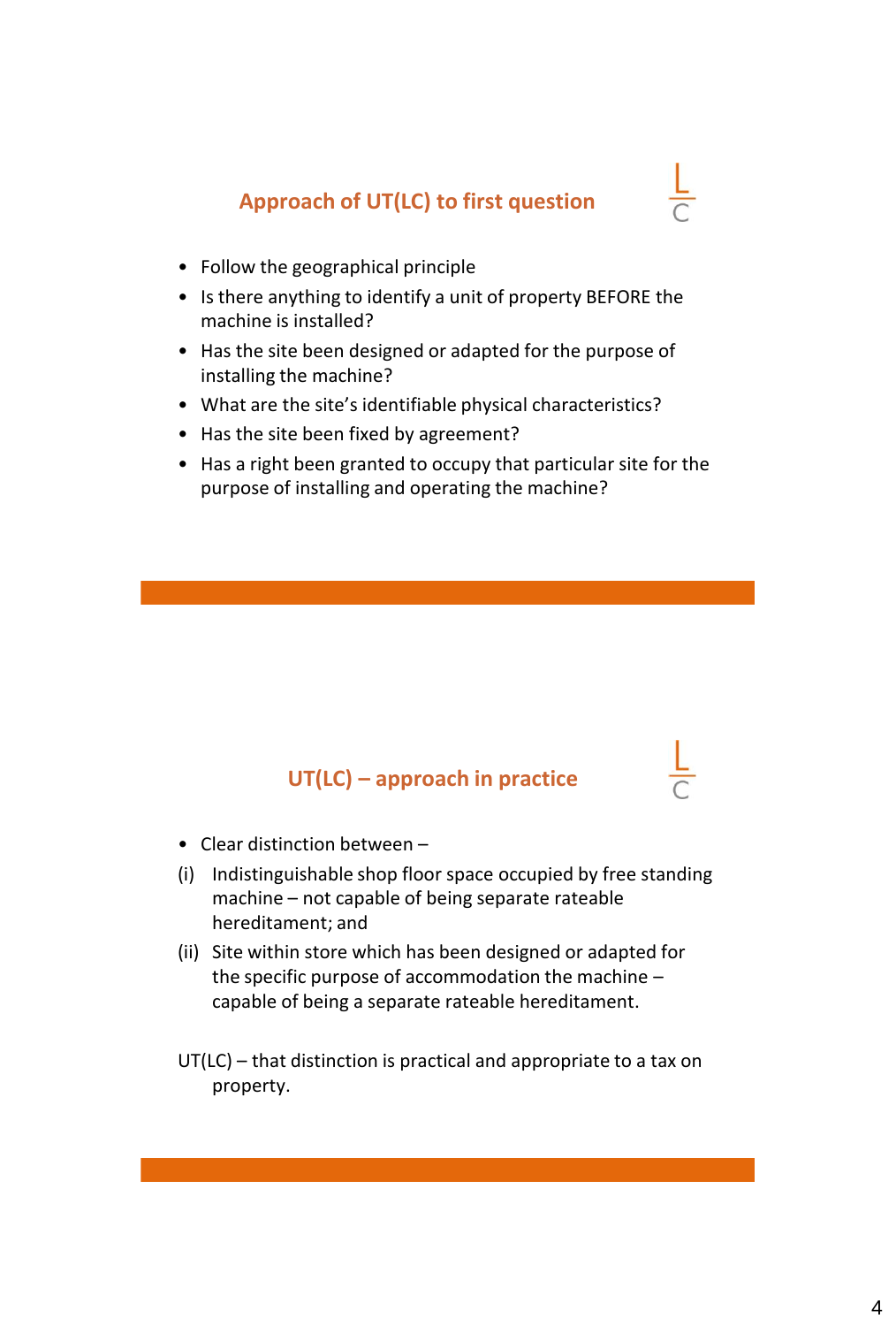#### **Second question**

- In a case where land capable of being a separate rateable hereditament is occupied by two persons, who is the rateable occupier?
	- Paramount and subordinate occupation

#### **Ingredients of rateable occupation**

- *John Laing & Sons Ltd v Kingswood Assessment Committee* [1949] 1 KB 344, 350:
- "… there are four necessary ingredients in rateable occupation …. First, there must be actual occupation; secondly, that it must be exclusive for the particular purposes of the possessor; thirdly, that the possession must be of some value or benefit to the possessor; and, fourthly, the possession must not be for too transient a period."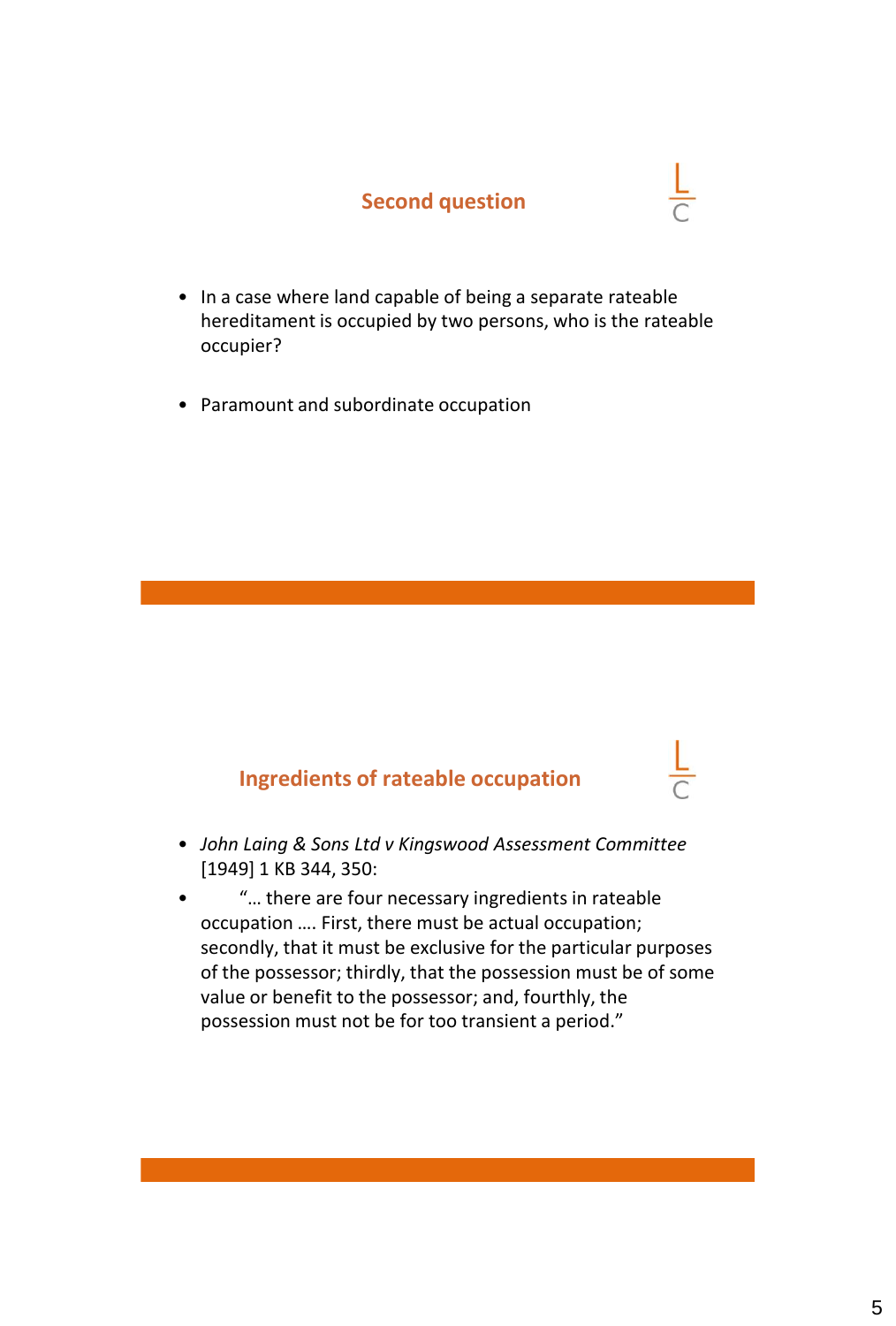#### **Paramount and subordinate occupiers**

• Halkyn District Mines Drainage Company v Holywell [1895] AC 117, 126:

*There are many cases where two persons may, without impropriety, be said to occupy the same land, and the question has sometimes arisen which of them is rateable. Where a person already in possession has given to another possession of a part of his premises, if that possession be not exclusive he does not cease to be liable to the rate, nor does the other become so. A familiar illustration of this occurs in the case of a landlord and his lodger. Both are, in a sense, in occupation, but the occupation of the landlord is paramount, that of the lodger subordinate.*

#### **Legal possession not essential**

- Actual occupation in question must be "exclusive for the particular purposes of the possessor" but it is not necessary for the occupier to be the owner of a legal estate conferring a right of exclusive possession.
- Westminster Council v Southern Railway Company Ltd [1936] AC 511, 533: *the crucial question must always be what in fact is the occupation in respect of which someone is alleged to be rateable, and it is immaterial whether the title to occupy is attributable to a lease, a licence, or an easement.*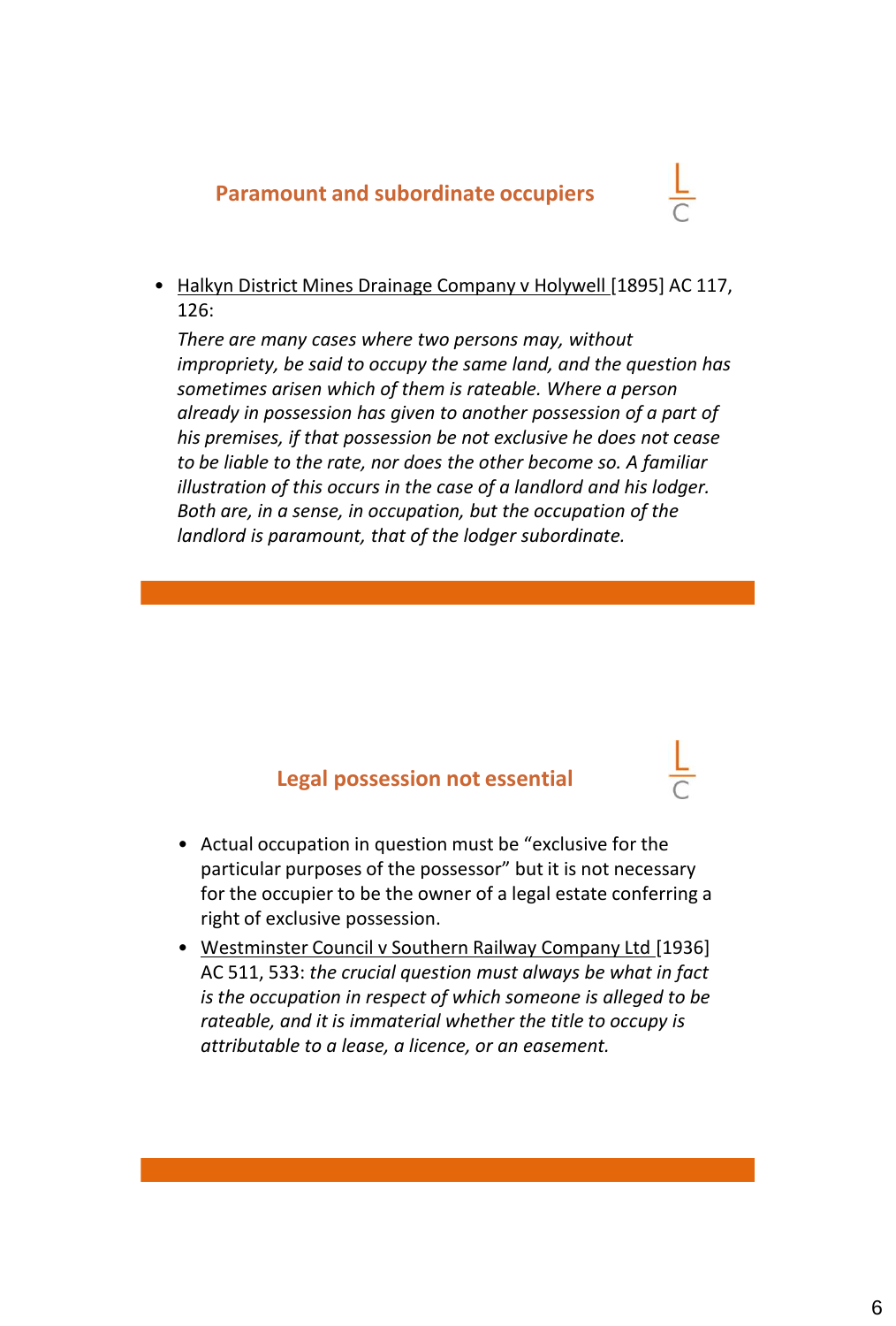**How can concurrent occupation be exclusive?**

#### Wimborne DC v Brayne Construction Ltd [1985] RA 234

*Another way of explaining the difficulty might be that an occupier, in order to qualify for rateable occupation, has only to be in exclusive occupation for his own particular purposes. This does not exclude others from occupying the same hereditament for their particular purposes. Paramountcy is a way of choosing between exclusive occupiers in that sense.* 

#### **How do you identify the paramount occupier?**

- Westminster Council v Southern Railway Co Ltd [1936] AC511
- The landlord control principle (p530)

*The general principle applicable to the cases where persons occupy parts of a larger hereditament seems to be that if the owner of the hereditament (being also in occupation by himself or his servants) retains to himself general control over the occupied parts, the owner will be treated as being in rateable occupation; if he retains to himself no control, the occupiers of the various parts will be treated as in rateable occupation of those parts.*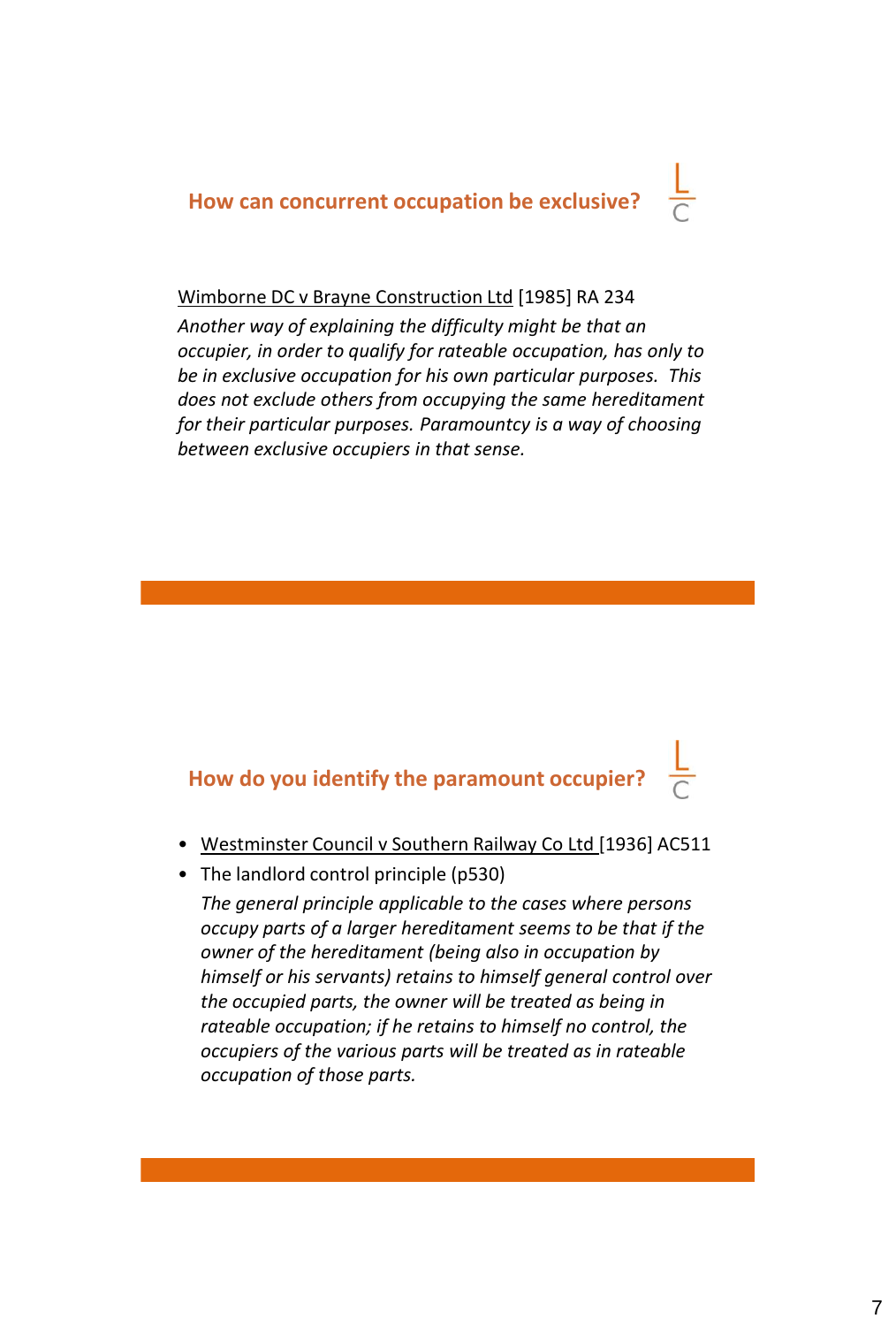#### **Applying the landlord-control principle**

#### Southern Railway at page 532 -

*In truth the effect of the alleged control upon the question of rateable occupation must depend upon the facts in every case; and in my opinion in each case the degree of the control must be examined, and the examination must be directed to the extent to which its exercise would interfere with the enjoyment by the occupant of the premises in his possession for the purposes for which he occupies them, or would be inconsistent with his enjoyment of them to the substantial exclusion of all other persons.*

#### **Scottish ATM cases – a test of purpose**

• Clydesdale Bank – at page 21, the SLT referring to the test of control as a means of identifying which of two occupiers was to be regarded as paramount and said –

*… it is not always clear that this test can provide an answer where the supposed occupiers are not truly rivals but are both deriving a direct benefit from the same use of the subjects. We think that the question of control must be seen as essentially subordinate to the broad question of purpose.*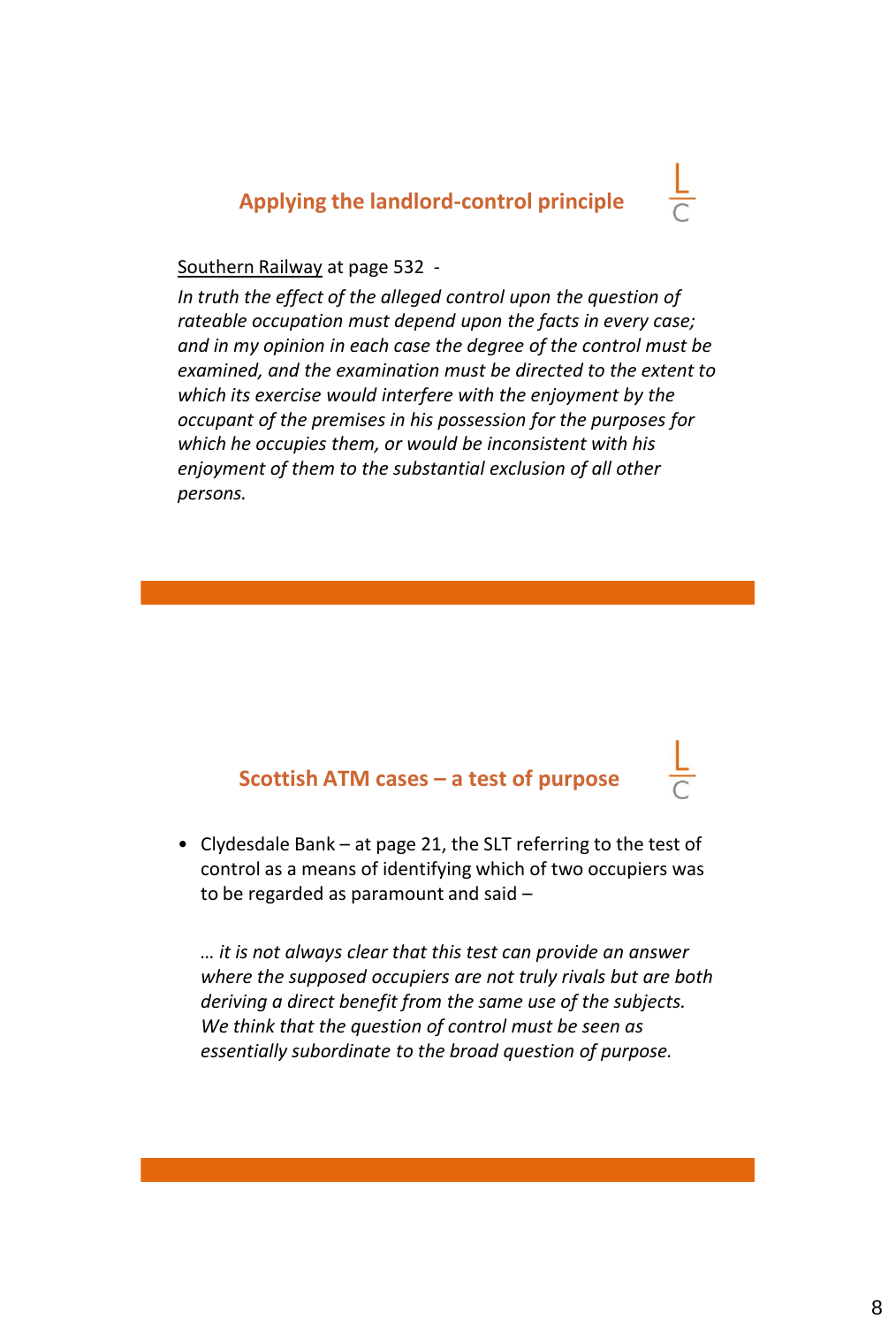**Central Scotland Assessor v Bank of Ireland** 

- Lands Valuation Appeals Court [2011] RA 195 at [15] –
- *In my opinion, the crucial difference in this case is that there is no direct link between the ATM site and the operation of the Sub Post Office. The ATM cannot reasonably be said to be one of the retail attractions provided in the Sub Post Office for its customers. Where an ATM is sited within a retail store, it is reasonable to infer that its primary purpose is to provide a facility for shoppers enabling them to access cash in-store in the course of shopping there. It is reasonable also to infer that few users will go to the store solely to obtain cash from the ATM.*

#### **Upper Tribunal's approach in ATMs appeals**

*Where a distinct space has been created to receive a machine and the question arises whether there are rival candidates for rateable occupation of that space, the Scottish cases have focussed on whether, objectively assessed, the dominant purpose of the arrangement is to provide a facility or "retail attraction" for the host's customers, or whether that purpose is insufficiently connected to the host's own business to enable the host's occupation (if any) to be regarded as paramount.*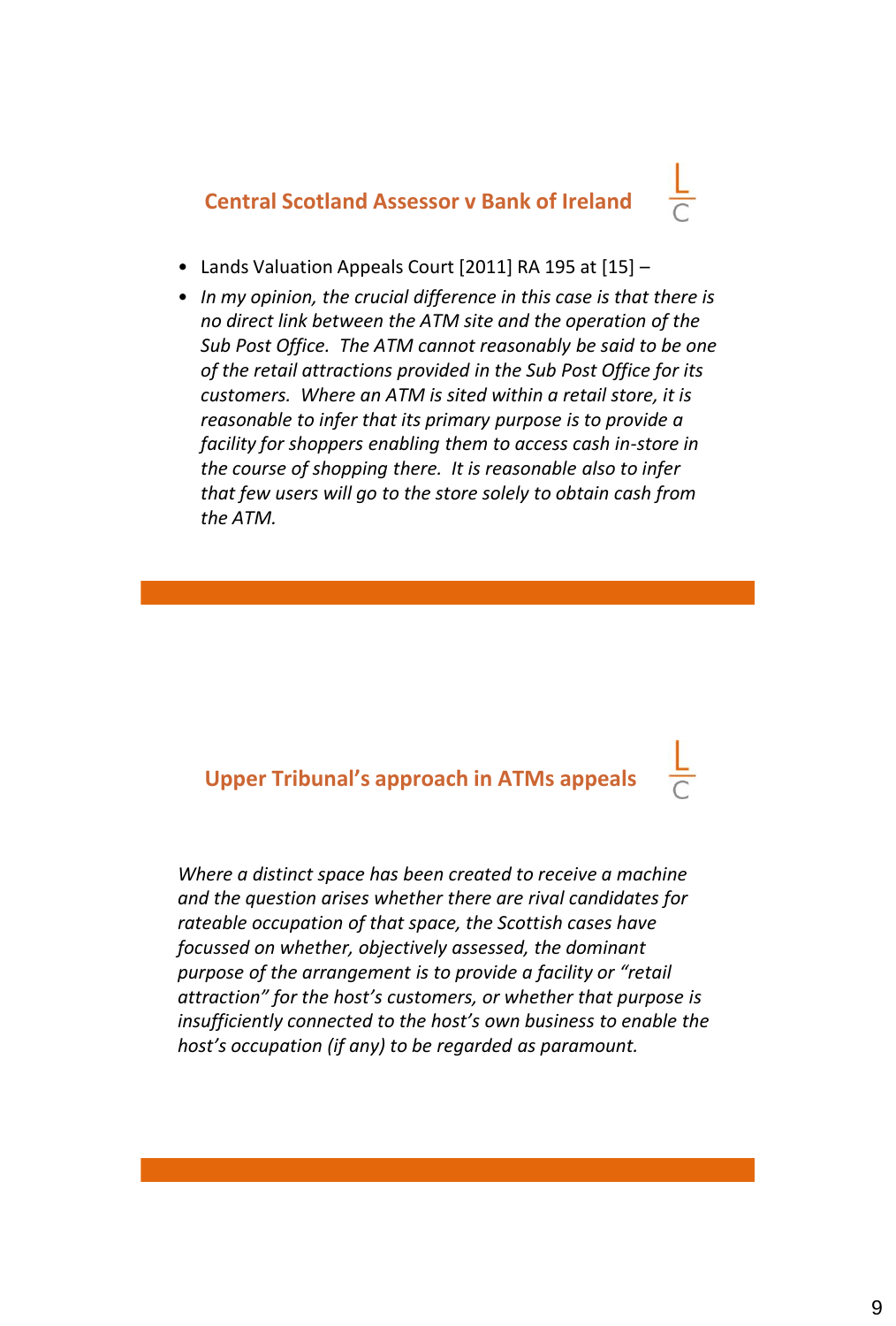#### **Control and purpose - reconciliation?**

#### UT(LC) at [167] –

*The [Scottish Lands] Tribunal's sole modification of the approach taken in Southern Railway concerned the value of "control" as a means of resolving the issue of paramount occupation. In this very different factual context, where "occupiers are not truly rivals but are both deriving a direct benefit from the same use of the subjects" it regarded "the question of control … as essentially subordinate to the broad question of purpose".* 



- *Wimborne District Council v Brayne Construction Co Ltd*  [1985] RA 234, 239 –
- when considering the purpose of an activity it was relevant to consider "the object of the activity in question, rather than the motive behind the activity."